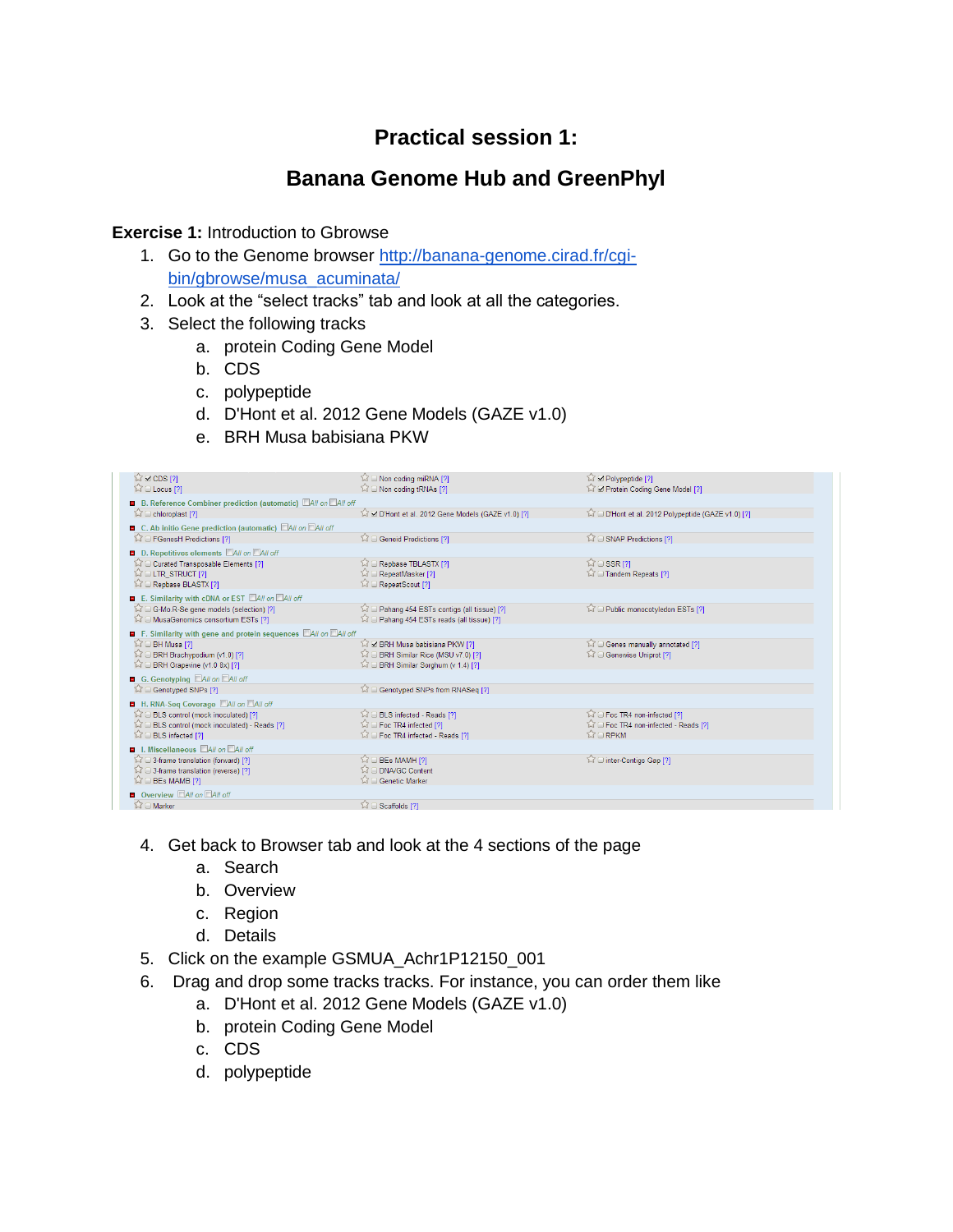

#### 7. Click on the Protein Coding Gene Model



- a. open GBrowse report
- b. open Gene report and look at the menu on the right (cross-references, sequence, GO Assignments)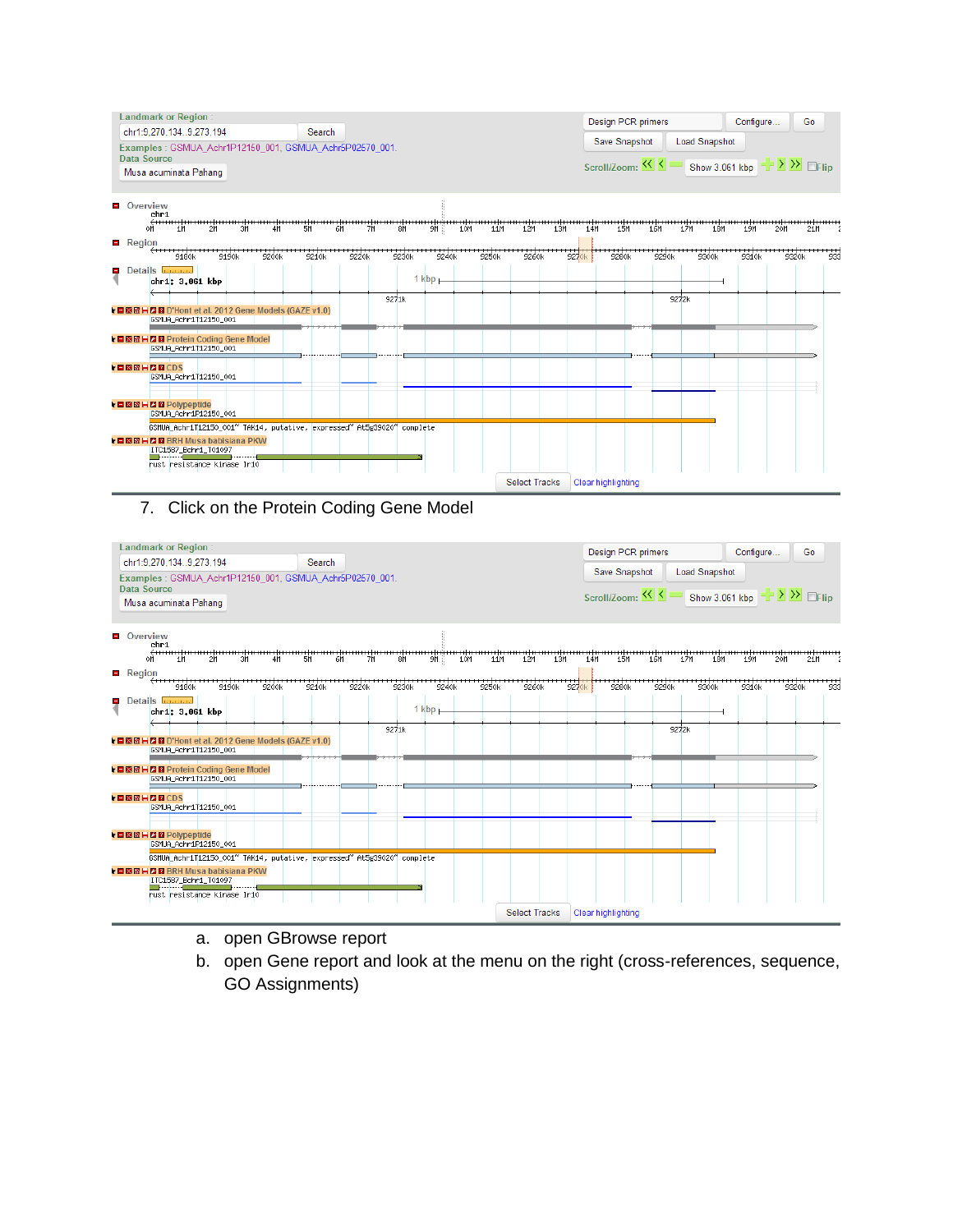- 8. Back to Gbrowse, add tracks
	- a. Scaffold
	- b. Markers
	- c. genetic markers



9. Zoom out to display a ~20kbp genomic region



**Exercise 2:** Hub overview

1. Search the best hit to the following sequence using Blast

>seq1

ATGGGAAGGCCTCCTTGCTGTGATAACATTGGCATCAAGAAAGGACCATGGACTCCTGAGGAGGAC ATCGTCTTGGTCTCTTATATTCAGGAACATGGACCTGGAAACTGGAGATCAGTTCCCACAAGCACAG GGTTGATGAGATGCAGTAAGAGCTGTAGATTGAGATGGACTAACTACCTCAGGCCTGGAATCAAACG CGGCAACTTCACTCCGCATGAAGAACGAGTTATCATCCATCTCCAATCCTTGCTTGGCAACAGATGG GCAGCCATTGCCTCTTACCTTCCCCAAAGAACCGACAATGATATCAAGAACTACTGGAACACACATCT CAAGAAGAAGATCAACAAGATCCAGGGAGCTGCAGATGCAGATGGCAAGAAGCCCTCTTCTGATGC TAGGCCTGATTGCCATGACTACGTGTTCCAAATCTACAAGATGATGGAATCAAGGAAGCAGGACCTC GCCGCCACACTCCCCAGCTATCACCAGAAGTCGAGGTATGCCTCCAGCAGCGAGAACATCTCGAGG CTCCTCCAGGGGTGGATGCAGTCATCGCCAACGGTCAACGCGCCAGGGAAGTTGAAAGAATCATGC TCCACCGCCGACGATAACGACGATGAGAACAGCAACATCATCACCGCCCTTACAGCAGCGTCACTA ATGGAGAACAGTCAAGCTGAAGGCGACCGAGGGAGCTGCGCCCCCATGACGCACGATGACTTCGA CCTGCTGCATTCCTTCGAAAGCATGGACACTG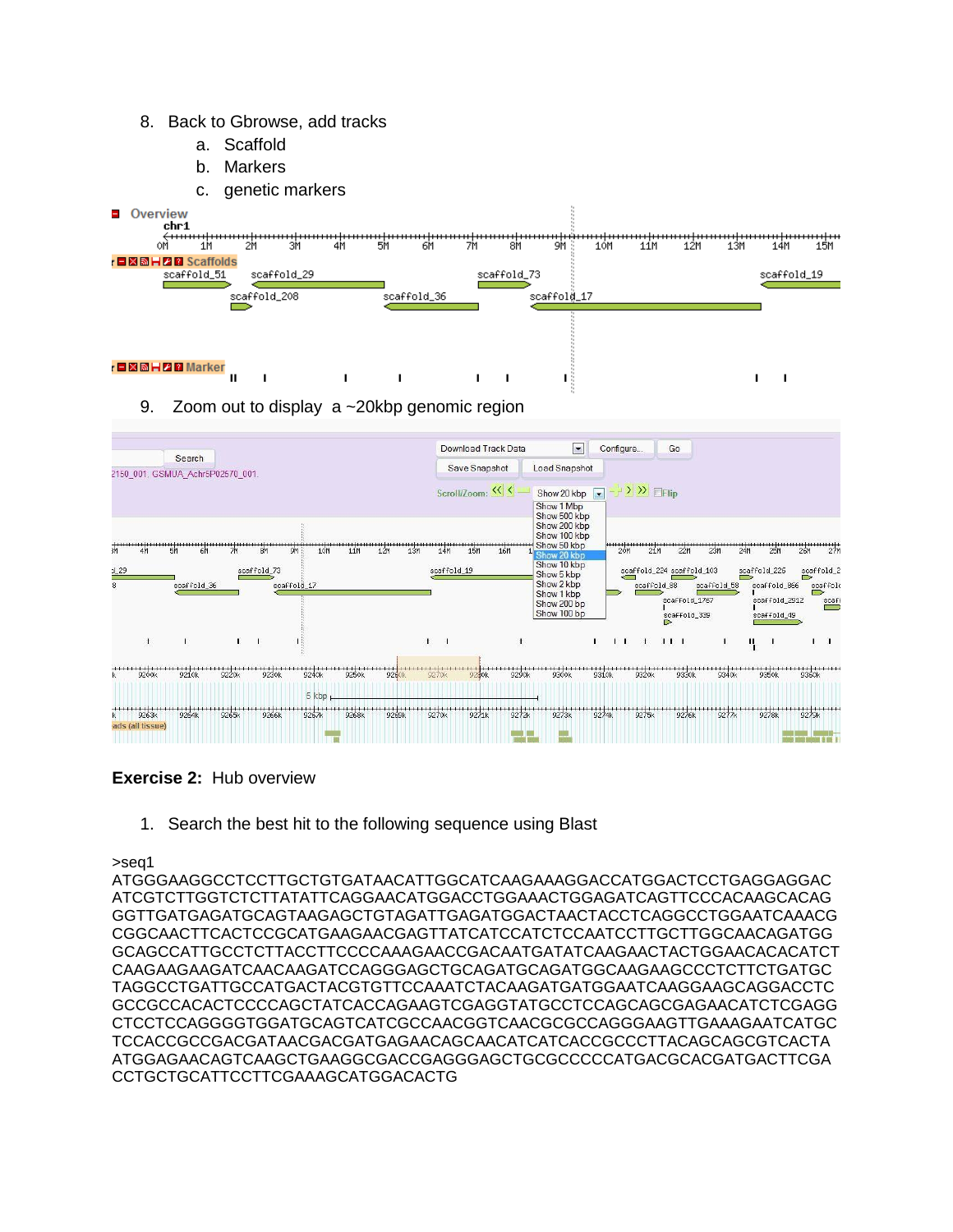- 2. What is locus tag name of the best hit? which Chromosome? which positions?
	- [GSMUA\\_Achr10G01620\\_001](http://banana-genome.cirad.fr/GSMUA_Achr10P01620_001)
	- Chromosome 10
	- start 3827413 and stop 3828861
- 3. What is its functional annotation?
	- Myb transcription factor
- 4. Was it manually curated? what has been done?
	- Curated by acenci (owner) n.b. when no curated the owner is musa
	-
- O 2 introns deleted and UTR added<br>GSMUA\_Achr10P01620\_001, GSMUA\_Achr10P01620\_001

(polypeptide) Musa acuminata

| Properties                                |                                                                                     | Resources                                          |
|-------------------------------------------|-------------------------------------------------------------------------------------|----------------------------------------------------|
|                                           | Properties for the feature 'GSMUA Achr10G01620 001' include:                        | $\Box$ Feature Details                             |
| <b>Property Name</b>                      | Value                                                                               | $\Box$ Cross References<br><sup>D</sup> Properties |
| Owner                                     | acenci                                                                              | <sup>D</sup> Annotated Terms                       |
| Note                                      | GSMUA Achr10G01620 001~ Putative Myb-related protein 306~ MYB308~ complete          | Sequence<br>$\Box$                                 |
| Annotator comment                         | eliminated two introns; added five prime and three prime UTRs                       | <sup>D</sup> Relationships                         |
|                                           | 5. visualize the modifications in Gbrowse (compare automatic and manual gene models |                                                    |
| track)                                    |                                                                                     |                                                    |
| Details <b>Lucius</b><br>chr10: 1.595 kbp | $500$ bb                                                                            |                                                    |

| chr10: 1,595 kbp                                  |                                                        |         |         | <b>SUU DD</b> |          |       |         |                                                                                          |         |         |         |         |         |         |
|---------------------------------------------------|--------------------------------------------------------|---------|---------|---------------|----------|-------|---------|------------------------------------------------------------------------------------------|---------|---------|---------|---------|---------|---------|
| 3827.3k                                           | 3827.4k<br>3827.5k                                     | 3827.6k | 3827.7k | 3827.8k       | 3827.9k  | 3828k | 3828.1k | 3828.2k                                                                                  | 3828.3k | 3828.4k | 3828.5k | 3828.6k | 3828.7k | 3828.8k |
| 3 MHZ BD'Hont et al. 2012 Gene Models (GAZE v1.0) |                                                        |         |         |               |          |       |         |                                                                                          |         |         |         |         |         |         |
| GSMUA_Achr10T01620_001                            | ,,,,,,,,,,,,,,,,,,,,,,,,,,,,                           |         |         |               | ________ |       |         |                                                                                          |         |         |         |         |         |         |
| 图图出现                                              | Protein Coding Gene Model                              |         |         |               |          |       |         |                                                                                          |         |         |         |         |         |         |
|                                                   | <b>INSTITUTION CONTINUES OF SALE AND INTERNATIONAL</b> |         |         |               |          |       |         | dia alamin'ny fivondronan-kaominin'i Grand Europe et ao amin'ny fivondronan-kaominin'i G |         |         |         |         |         |         |
| <b>Branch</b>                                     |                                                        |         |         |               |          |       |         |                                                                                          |         |         |         |         |         |         |

6. is there any allelic variant? (SNP genotyping track)



*pick up one*

- $\circ$  In how many of the cutilvars [6]
- what is the allele of reference? Which position?
	- i. C at position 3828016
- 7. Is this gene expressed?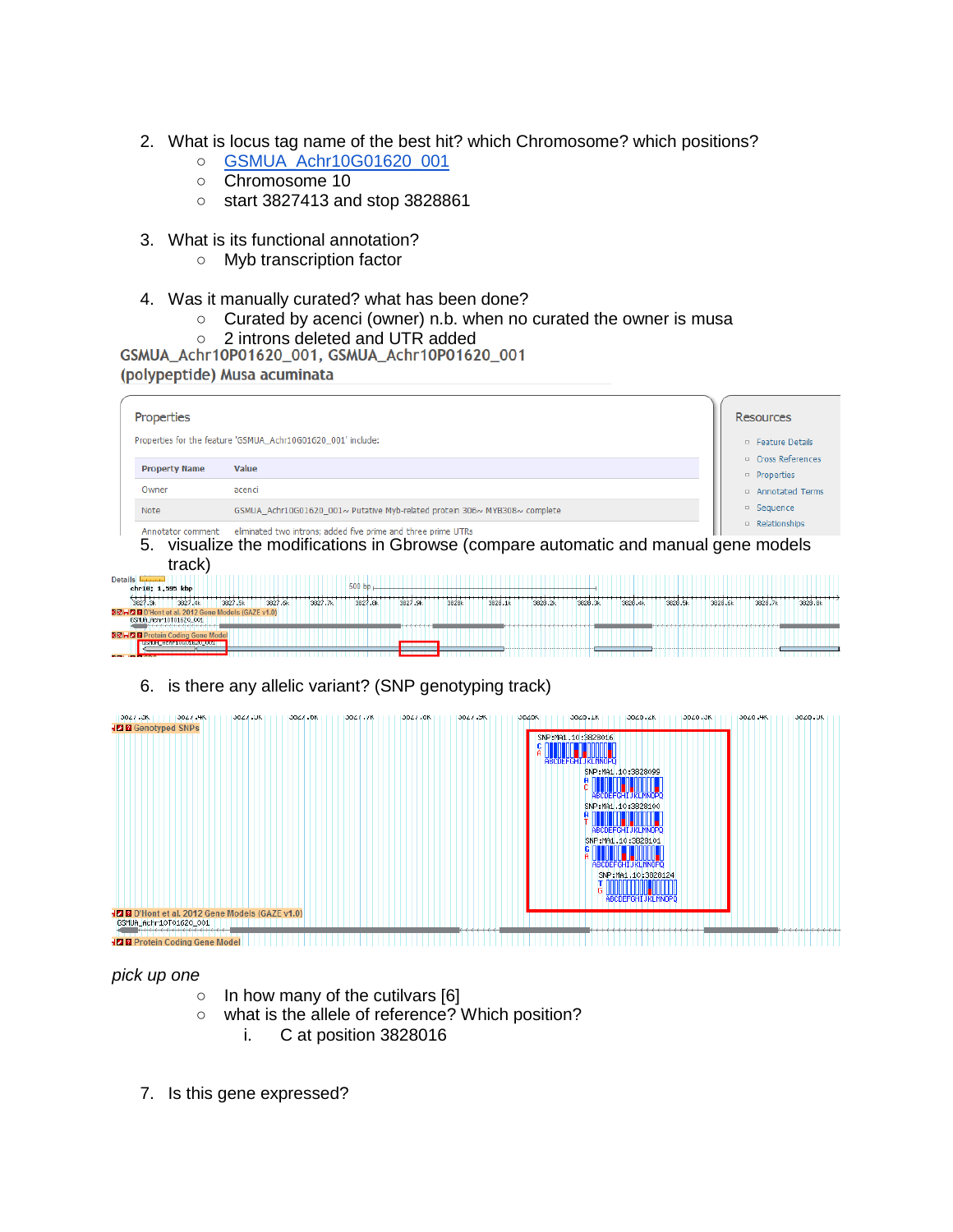#### S CONSOrtium ESTS<br>CDMMuT00211484001 MACSYNTSYNLS77TRTMYE CDMMuT00211480001 Ma4Hot11010 B09 .b 073Iputative CDMMuT00211481001 NCBI | DN238631 | putative CDMMuT00211478001 MABStressOIMUSEB17TFIMYB60-like CDMMuT00211479001 MACSYN | SYNM969TR | g1 | 41619088 | gb | AAS10021.1| CDMMuT00211482001 MACSYNTMUSRG48TFTMYB60-1ike CDMMuT00211483001 MACSYN|SYNLSO5TR|hypothetical<br>CDMMuT00211477001 MABStressOIMUSNR91TFIMYB1 D'Hont et al. 2012 Gene Models (GAZE v1.0)<br>JA\_ACHT10101620\_001<br>DECHT10101610101010101 **Protein Coding Gene Model** SMUA\_Achr10601620\_001

Select tracks for transcriptomics data such as ESTs or RNAseq

8. Is there any marker close to the gene? (use Markers and/or genetic marker tracks and zoom out) mMaCIR1701

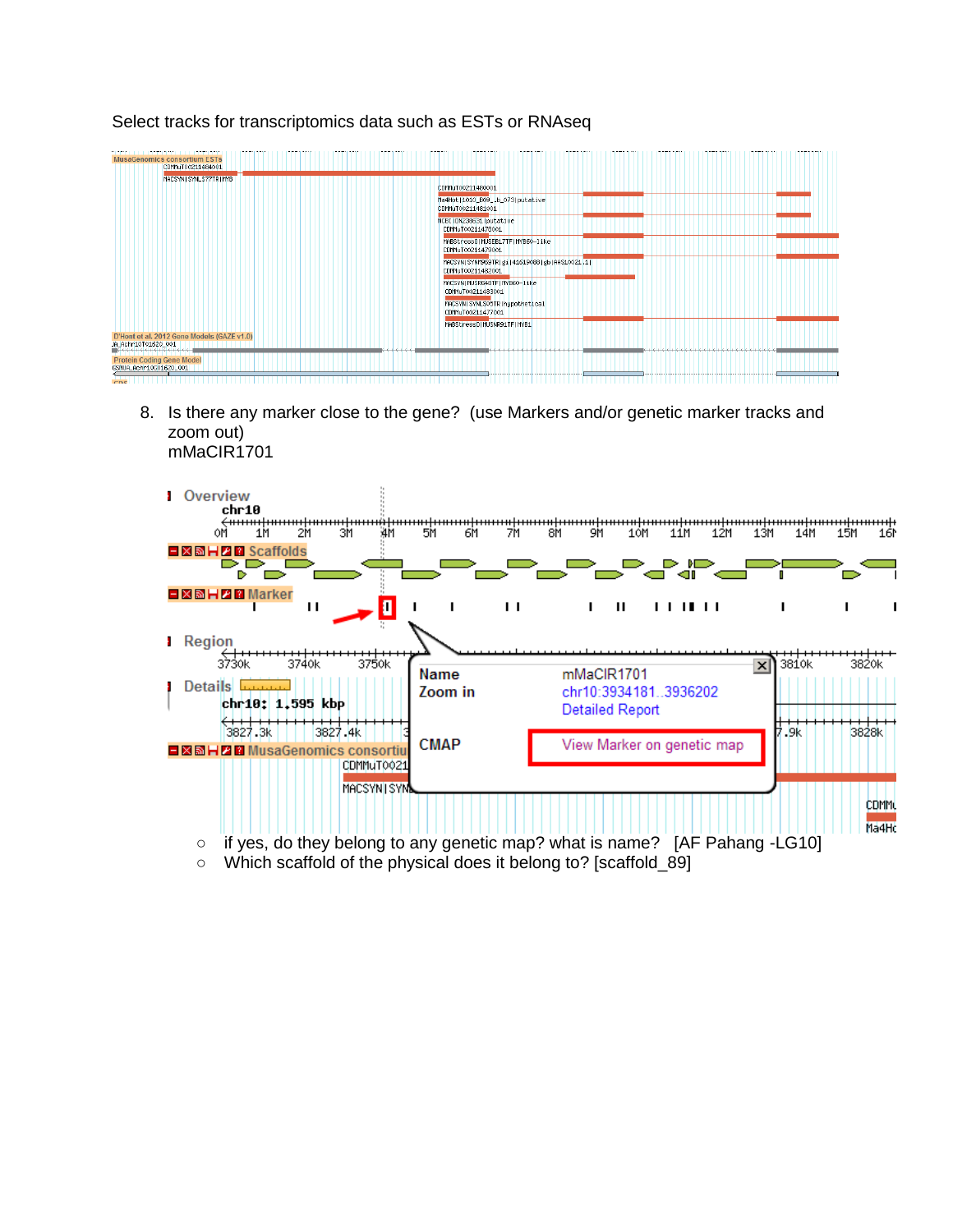# cmap\_viewer



Maps | Map Search | Feature Search | Matrix | Map Sets | Feature Types | Map Types | Evidence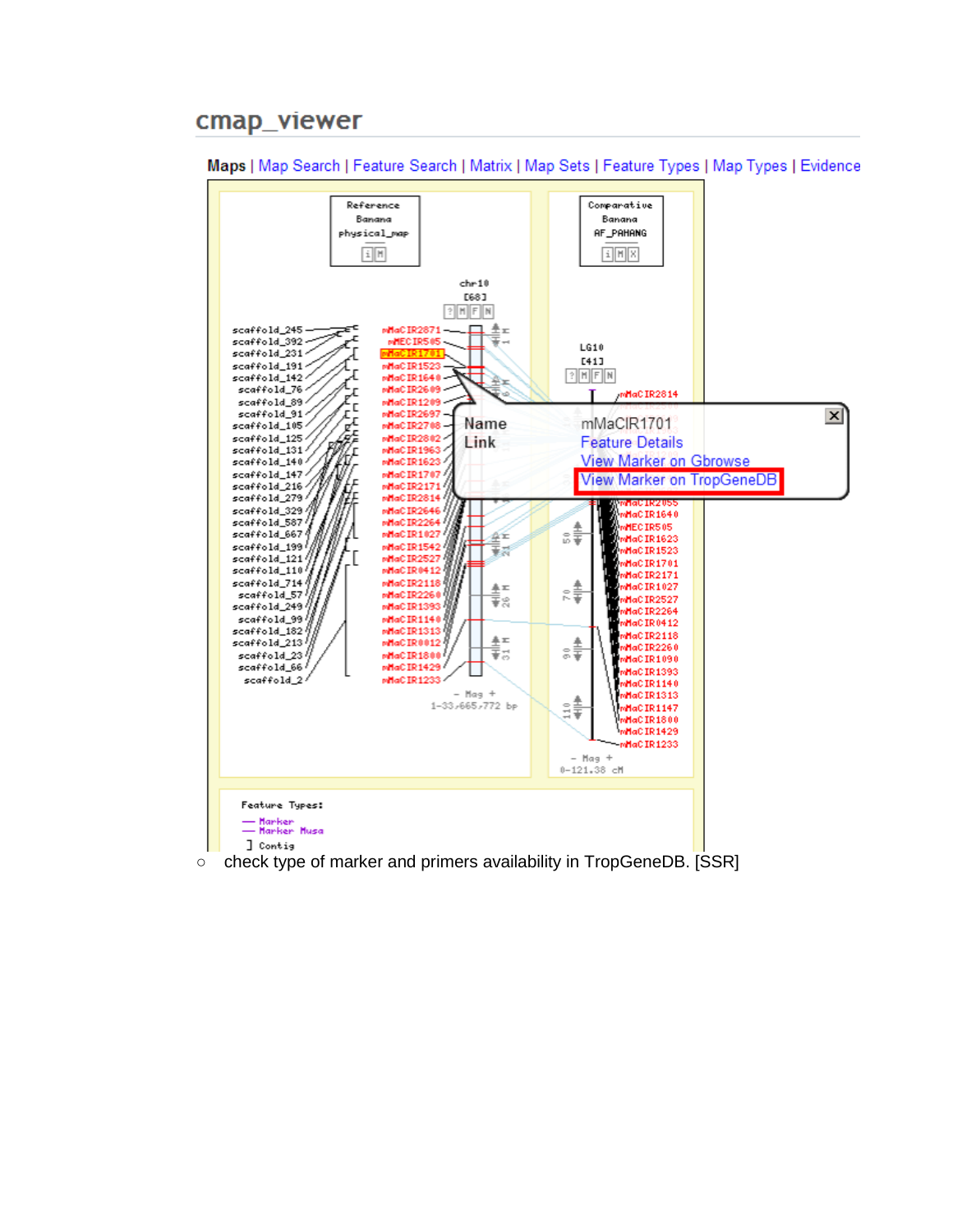| TropGENE<br>Database<br><b>BANANA DATA</b> |                          |  |  |  |
|--------------------------------------------|--------------------------|--|--|--|
|                                            |                          |  |  |  |
| <b>Marker</b>                              | mMaCIR1701               |  |  |  |
|                                            |                          |  |  |  |
| Marker type                                | <b>SSR</b>               |  |  |  |
| Laboratory origin                          | <b>CIRAD</b>             |  |  |  |
| Library genotype                           |                          |  |  |  |
| <b>Remark</b>                              |                          |  |  |  |
| <b>Forward primer</b>                      | mMaCIR1701_F             |  |  |  |
| <b>Forward primersequence</b>              | <b>TGATGTTTGGCCTTTCC</b> |  |  |  |
| <b>Reverse primer</b>                      | mMaCIR1701 R             |  |  |  |
| Reverse primer sequence                    | AGCAAGCAATGGAAACAA       |  |  |  |
| Sequence database                          |                          |  |  |  |
| <b>Accession number</b>                    |                          |  |  |  |
|                                            |                          |  |  |  |

9. What is the reciprocial best hit (RBH) in the PKW genome (B genome)?

| ■図圖HZ图 Polypeptide            |                                                                            |
|-------------------------------|----------------------------------------------------------------------------|
|                               | GSMUA_Achr10G01620_001                                                     |
|                               | GSMUA_Achr10G01620_001" Putative Myb-related protein 306" MYB308" complete |
| 日商商員内商 RRH Musa babisiana PKW |                                                                            |
|                               | <b>BITC1587 BChP10 128633</b>                                              |
|                               | myb transcription factor                                                   |
|                               | Select Tracks Clear highlighting                                           |

10. Which family gene does the sequence belong to? [GP000011 - Myb transcription factor family]

| 3760k<br>3750k                                                                | Name<br>Zoom in    | ×l<br>GSMUA Achr10G01620 001<br>chr10:3827413 3828861<br>B30k                    |  |  |  |  |
|-------------------------------------------------------------------------------|--------------------|----------------------------------------------------------------------------------|--|--|--|--|
| )P                                                                            | <b>Description</b> | GSMUA Achr10G01620 001~ Putative<br>Myb-related protein 306~ MYB308~<br>complete |  |  |  |  |
| 3827.5k<br>7.4k<br>38                                                         | Link               | 3828                                                                             |  |  |  |  |
| 012 Gene Models (GAZE v1.                                                     |                    | Gbrowse Report                                                                   |  |  |  |  |
| $0 - 001$                                                                     |                    | Gene Report                                                                      |  |  |  |  |
| a Gene Model                                                                  |                    | Edit with artemis                                                                |  |  |  |  |
| 01620_001                                                                     |                    | GreenPhyl Report                                                                 |  |  |  |  |
|                                                                               |                    | MusaCyc Report                                                                   |  |  |  |  |
|                                                                               | Owner              | acenci                                                                           |  |  |  |  |
| 01620 001                                                                     |                    |                                                                                  |  |  |  |  |
|                                                                               |                    |                                                                                  |  |  |  |  |
|                                                                               |                    |                                                                                  |  |  |  |  |
| GSMUA_Achr10G01620_001                                                        |                    |                                                                                  |  |  |  |  |
| GSMUA_Achr10G01620_001" Putative Myb-related protein 306" MYB308"<br>complete |                    |                                                                                  |  |  |  |  |
| <b>Nisiana DKW</b>                                                            |                    |                                                                                  |  |  |  |  |

# **Exercise 3: Quick search and overview**

- 1. Go to the GreenPhyl website<http://www.greenphyl.org/>
- 2. Go to the quick search and Search for the keyword Dehydrins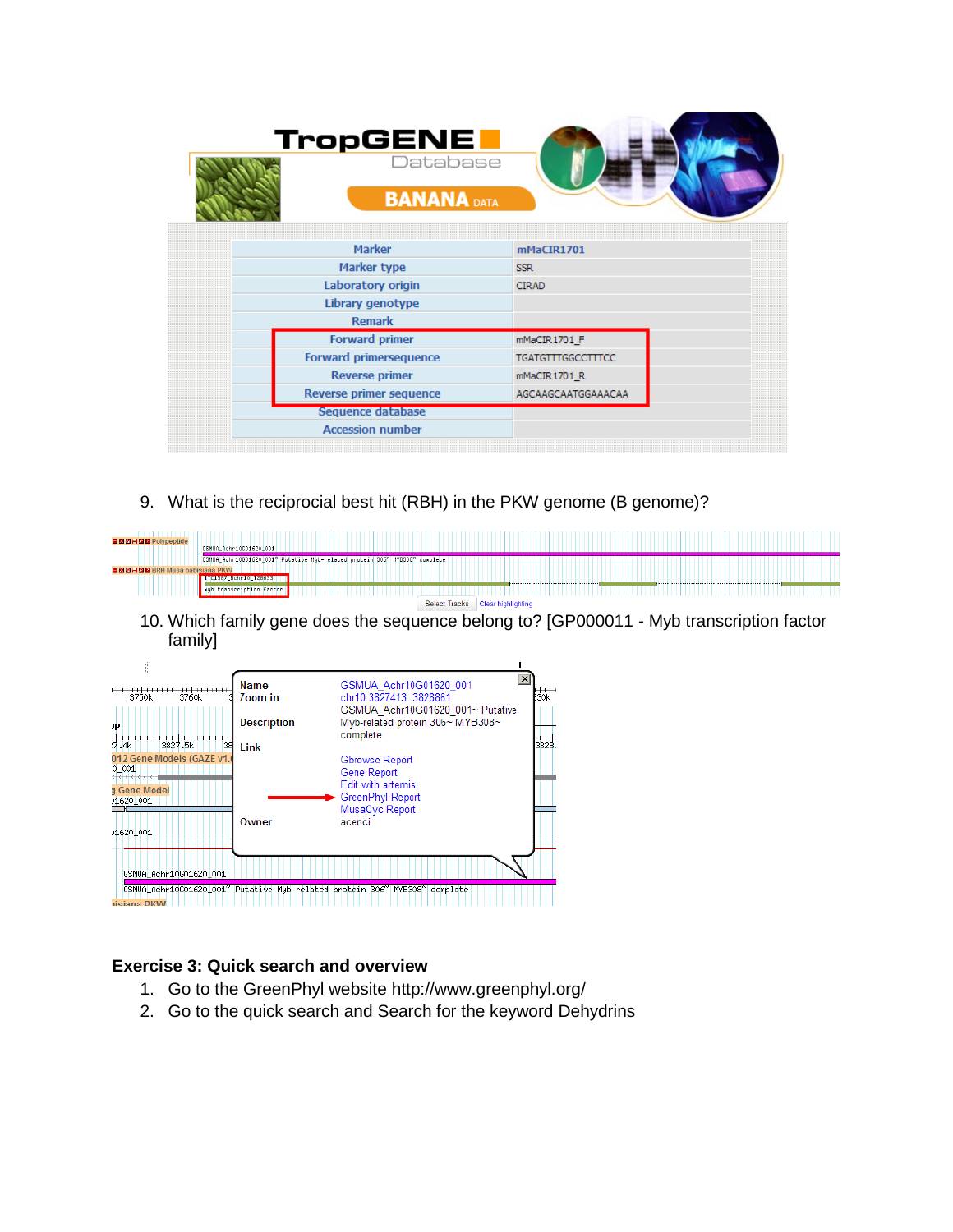#### **Quick Search results for Family Name**

Search results for families with name corresponding to 'dehydrins'

**Matching families:** 

[Excel | CSV | XML ]

| <b>Family Id</b>  | е<br><b>Family Name</b> | е<br><b>Number of sequences</b> | ٠<br><b>Status</b> | e<br><b>Analyzes</b> |
|-------------------|-------------------------|---------------------------------|--------------------|----------------------|
| <b>■ GP002268</b> | <b>Dehydrins Y2SK2</b>  | 55                              |                    | ⋓                    |
| <b>☑ GP003560</b> | <b>Dehydrins SK3</b>    | 33                              |                    | ☑                    |
| <b>■ GP005304</b> | <b>Dehydrins KS</b>     | 14                              |                    | M                    |
| <b>☑ GP009271</b> | <b>Dehydrins KS</b>     | 3                               |                    | Not available        |
| ⊽<br>GP005537     | <b>Dehydrins KS</b>     | 11                              |                    | M                    |

- 3. Open the Dehydrins Y2SK2 and look at the identity card of the Gene family
- 4. Display the advanced mode and to look at the flow of sequences.



5. Look at the species distribution on the bar chart. What do you notice?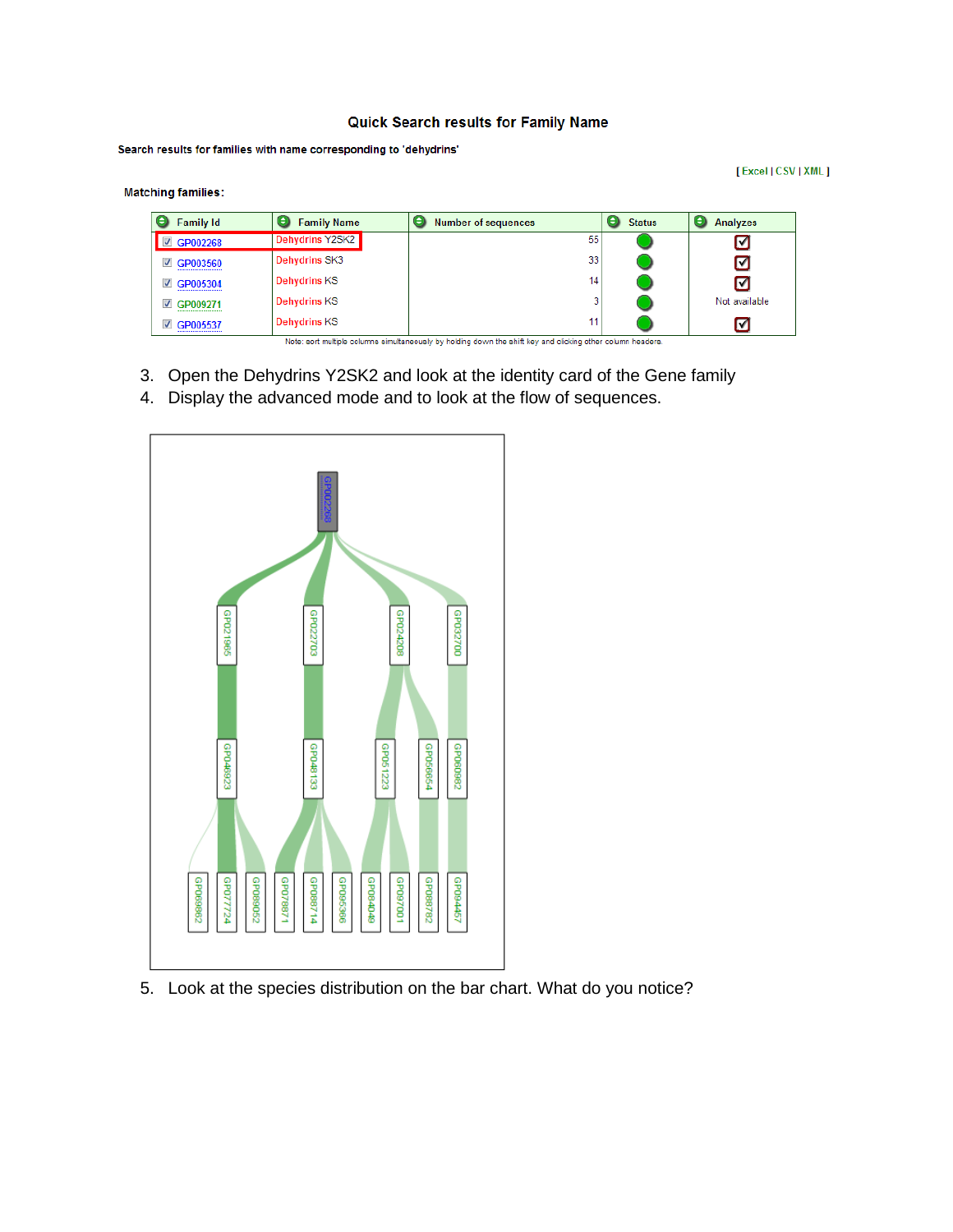Sequence total: 55



The gene family is specific to angiosperms. No sequence in P. patens etc. 6. What are the predicted orthologs for the Musa sequence?

| Ortholog<br>Display<br>for (default: all):<br><b>Species</b> |                         |                     |                     |  |  |  |  |
|--------------------------------------------------------------|-------------------------|---------------------|---------------------|--|--|--|--|
| $\Box$ Check/uncheck all                                     |                         |                     |                     |  |  |  |  |
| Arabidopsis thaliana                                         | Brachypodium distachyon | Carica papaya       | Cucumis sativus     |  |  |  |  |
| Glycine max                                                  | Malus domestica         | Manihot esculenta   | Medicago truncatula |  |  |  |  |
| Musa acuminata                                               | Oryza sativa            | Phoenix dactylifera | Populus trichocarpa |  |  |  |  |
| Ricinus communis                                             | Sorghum bicolor         | Theobroma cacao     | Vitis vinifera      |  |  |  |  |
| Zea mays                                                     |                         |                     |                     |  |  |  |  |
|                                                              |                         |                     |                     |  |  |  |  |

Display table

|                                                                                                             |                                                 |             |                              |                     |  | [Excel   CSV   XML   FASTA ] |
|-------------------------------------------------------------------------------------------------------------|-------------------------------------------------|-------------|------------------------------|---------------------|--|------------------------------|
|                                                                                                             |                                                 | Homology    |                              | <b>BBMH</b>         |  |                              |
|                                                                                                             | <b>Family Sequence ID   Similar Sequence ID</b> | <b>Type</b> | <b>Evolutionary distance</b> | Node distance score |  | e-value                      |
| Cucsa.109360.1                                                                                              | <b>GSMUA_Achr4T11310_001</b>                    | orthology   | 0.416                        |                     |  |                              |
| Note: sort multiple columns simultaneously by holding down the shift key and clicking other column headers. |                                                 |             |                              |                     |  |                              |

- 7. Look at the phylogenetic results and visualize the gene tree in both viewer (Archeopteryx and IntreeGreat)
	- a. Highlight the sequence with the viewers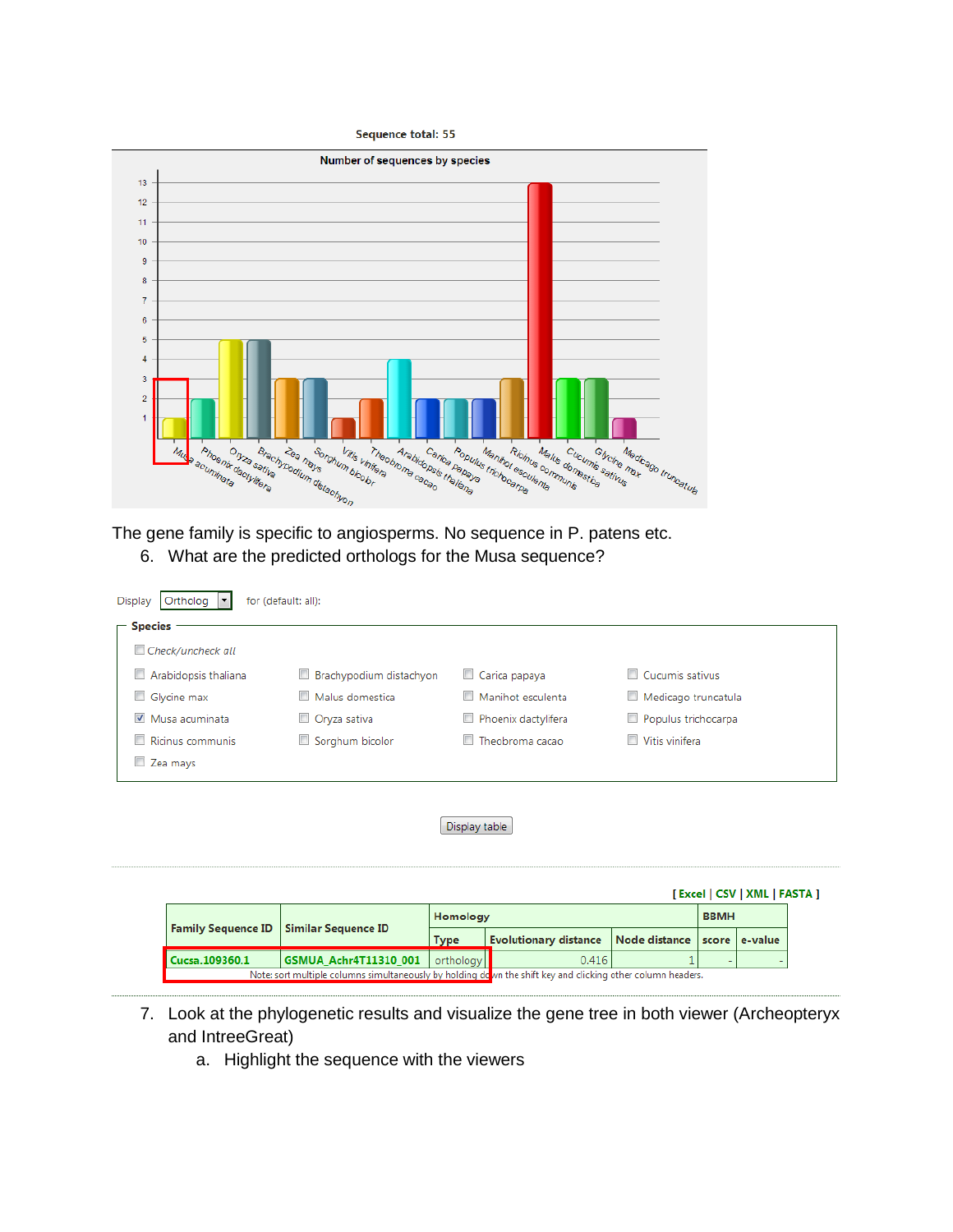

b. What topology (pattern of branching) do you notice?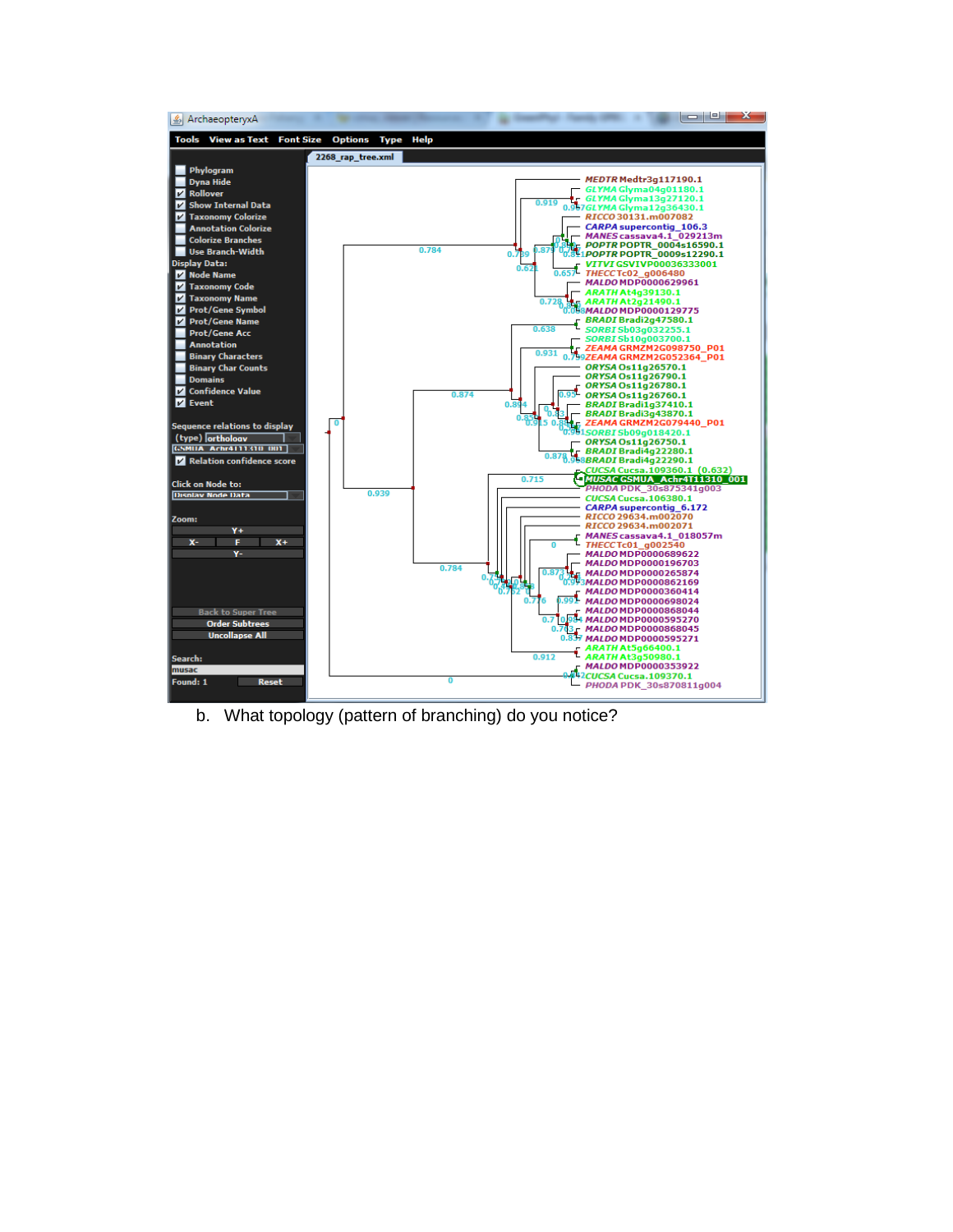

c. Does it look consitent with the species tree? what are the possible explanations?

Not really. The musa gene is clustered with cucumber and is located in a clade with dicots. It would be required to checked structural annotation and the divergence of this sequence.

- 8. Open the Musa sequence page.
- 9. Go the Banana Genome Hub (cross-references link) and check the status of the sequence (gene history)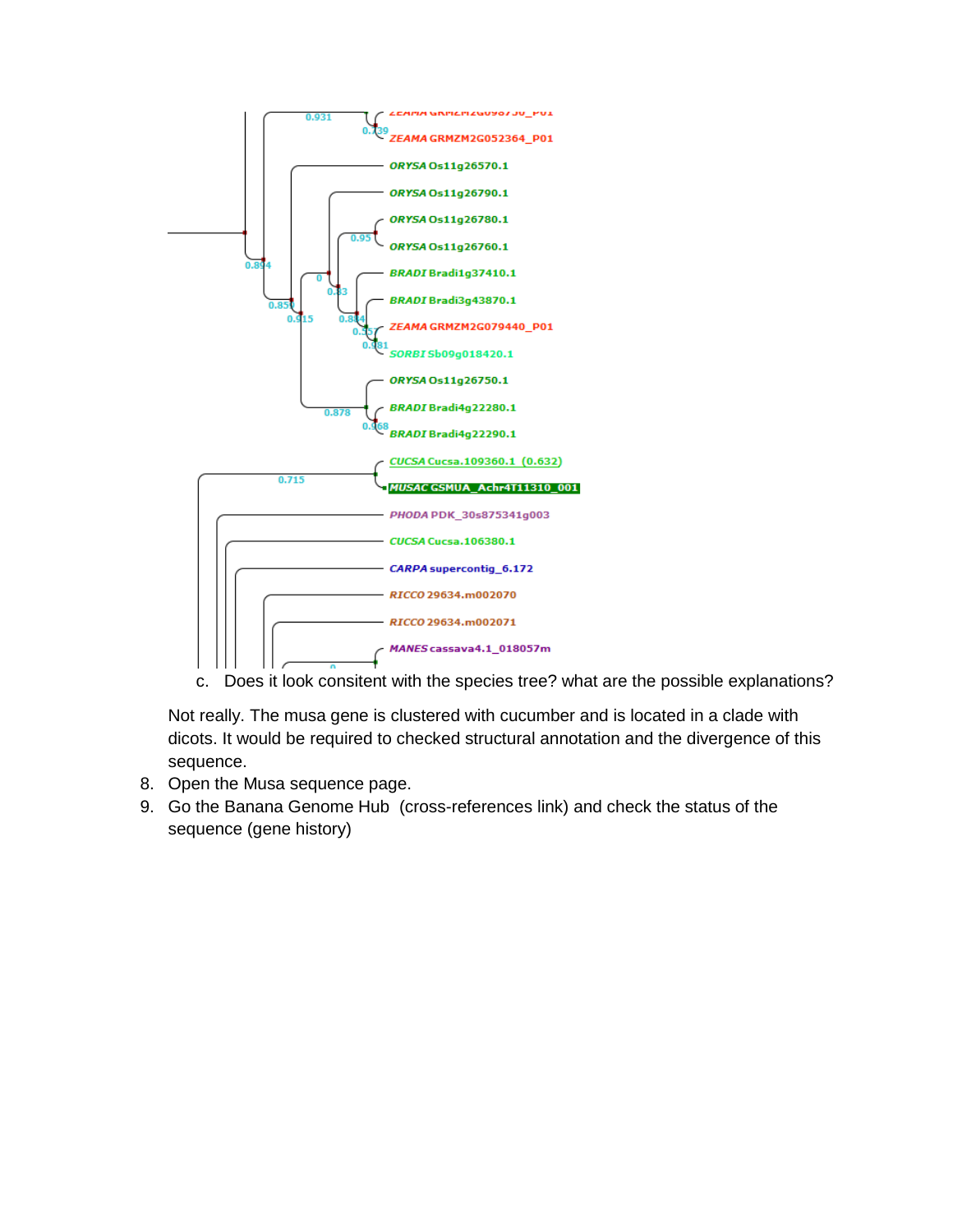## Gene GSMUA\_Achr4T11310\_001

| <b>Sequence ID</b>              | add to my list<br>GSMUA_Achr4T11310_001   |
|---------------------------------|-------------------------------------------|
| <b>Species</b>                  | Musa acuminata                            |
| <b>Alias</b>                    | No gene alias                             |
| Length                          | 97 <sub>aa</sub>                          |
| Cross-reference(s)              |                                           |
|                                 | $\boxminus$ Hide                          |
|                                 | <b>Genome databases</b><br><b>GBrowse</b> |
|                                 | Metabolic Pathway databases MusaCyc       |
|                                 |                                           |
| Gene Annotation Dehydrin Xero 1 |                                           |
| <b>Gene Ontology</b>            | <b>ED</b> Display term(s) (2)             |
| <b>Filter status</b>            | Not filtered                              |

GreenPhyl contains automatic annotation published and according to the Hub. the sequences is partial and needed to be corrected.

# GSMUA\_Achr4P11310\_001, GSMUA\_Achr4P11310\_001 (polypeptide) Musa acuminata

| Properties                                                                                                   |  |  |  |  |  |
|--------------------------------------------------------------------------------------------------------------|--|--|--|--|--|
| Properties for the feature 'GSMUA_Achr4G11310_001' include:                                                  |  |  |  |  |  |
| Value<br><b>Property Name</b>                                                                                |  |  |  |  |  |
| Owner<br>acenci                                                                                              |  |  |  |  |  |
| GSMUA Achr4G11310 001~ Dehydrin Xero 1~ ECP40~ complete<br>Note                                              |  |  |  |  |  |
| extended coding sequence in five prime region; extended five prime and three prime UTRs<br>Annotator comment |  |  |  |  |  |
| Color<br>$\overline{2}$                                                                                      |  |  |  |  |  |
| Tue Dec 7 21:17:29 CET 2010<br>Date                                                                          |  |  |  |  |  |
| Inference<br>${qaze}$                                                                                        |  |  |  |  |  |
| Alternative splicing<br>to fill                                                                              |  |  |  |  |  |
| join(81065218106637,81067078106880)<br>Original location                                                     |  |  |  |  |  |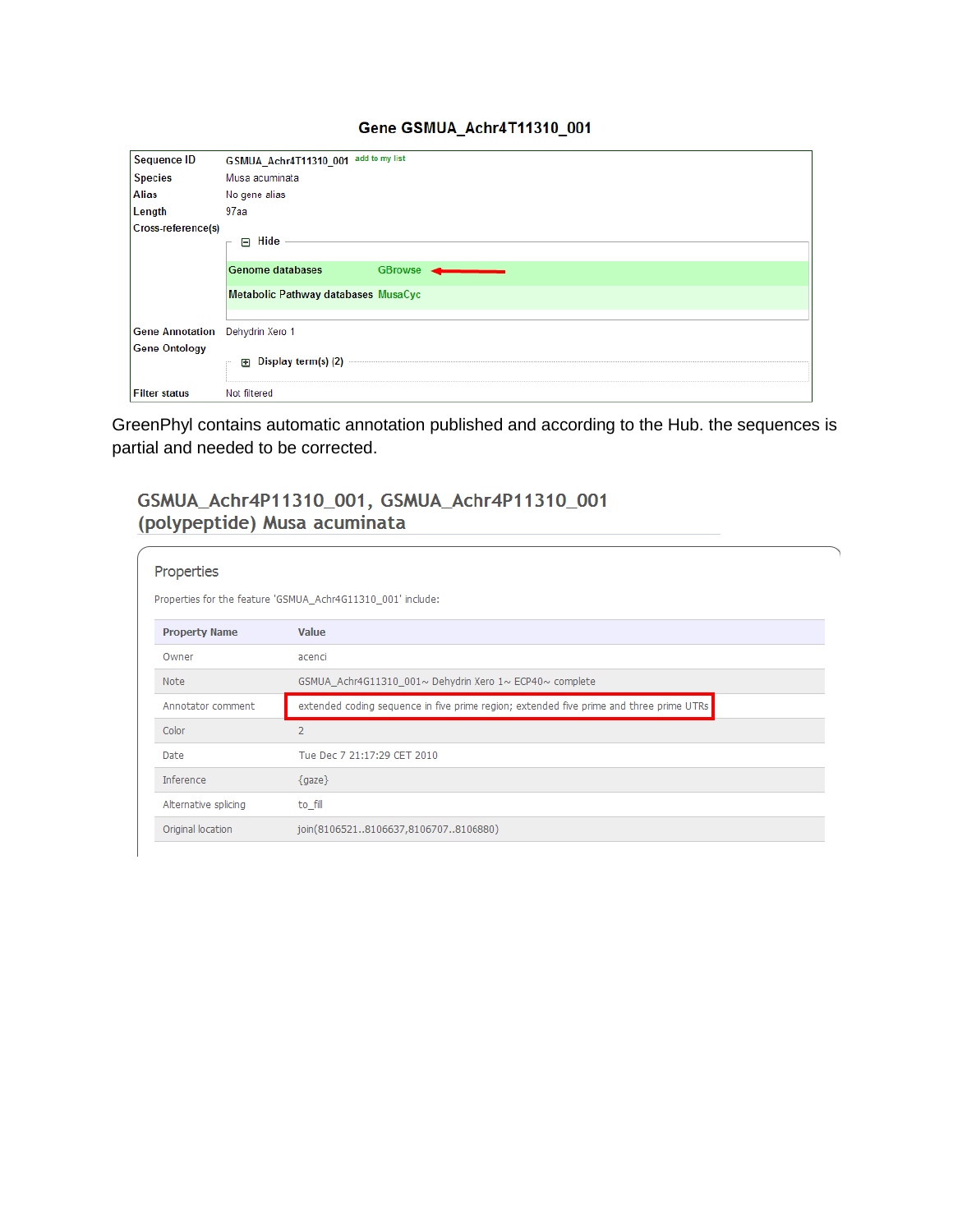## **Exercise 4: Advanced searches**

1. Using search in the top banner, search for P37271 corresponding to the UniProt identifier of the phytoene syntase in Arabidopis involved in the carotenoid biosynthesis pathway.

#### **Matching sequences:**

| Sequence      | <b>Species</b>                                                                                              |  |                    |  | <b>Alias   Accession   Description</b>   | Annotation                                                                                                                         |  |  |
|---------------|-------------------------------------------------------------------------------------------------------------|--|--------------------|--|------------------------------------------|------------------------------------------------------------------------------------------------------------------------------------|--|--|
| ■ AT5G17230.3 | Arabidopsis thaliana                                                                                        |  | <b>PSY1 P37271</b> |  | Phytoene<br>I synthase.<br>chloroplastic | Symbols:   phytoene synthase (PSY) / geranylgeranyl-<br>diphosphate geranylgeranyl transferase   chr5:5659839-<br>15662087 REVERSE |  |  |
|               | Note: sort multiple columns simultaneously by holding down the shift key and clicking other column headers. |  |                    |  |                                          |                                                                                                                                    |  |  |

a. What is the gene family identifier?

[GP001432](http://www.greenphyl.org/cgi-bin/family.cgi?p=id&family_id=1432) phytoene synthase family

b. How many homologs in Musa?

The gene family contains 4 sequences of Musa. 2 only are predicted as orthologs.

2. Search gene families with at least one banana gene

At level 1

|                                               | □ Family Properties |                |            |  |
|-----------------------------------------------|---------------------|----------------|------------|--|
| ● Ignore black list filter                    |                     |                |            |  |
| C Exclude black listed families               |                     |                |            |  |
| © Only black listed families                  |                     |                |            |  |
| <b>Clustering Levels</b><br>$\sqrt{}$ Level 1 | $\Box$ Level 2      | $\Box$ Level 3 | l I evel 4 |  |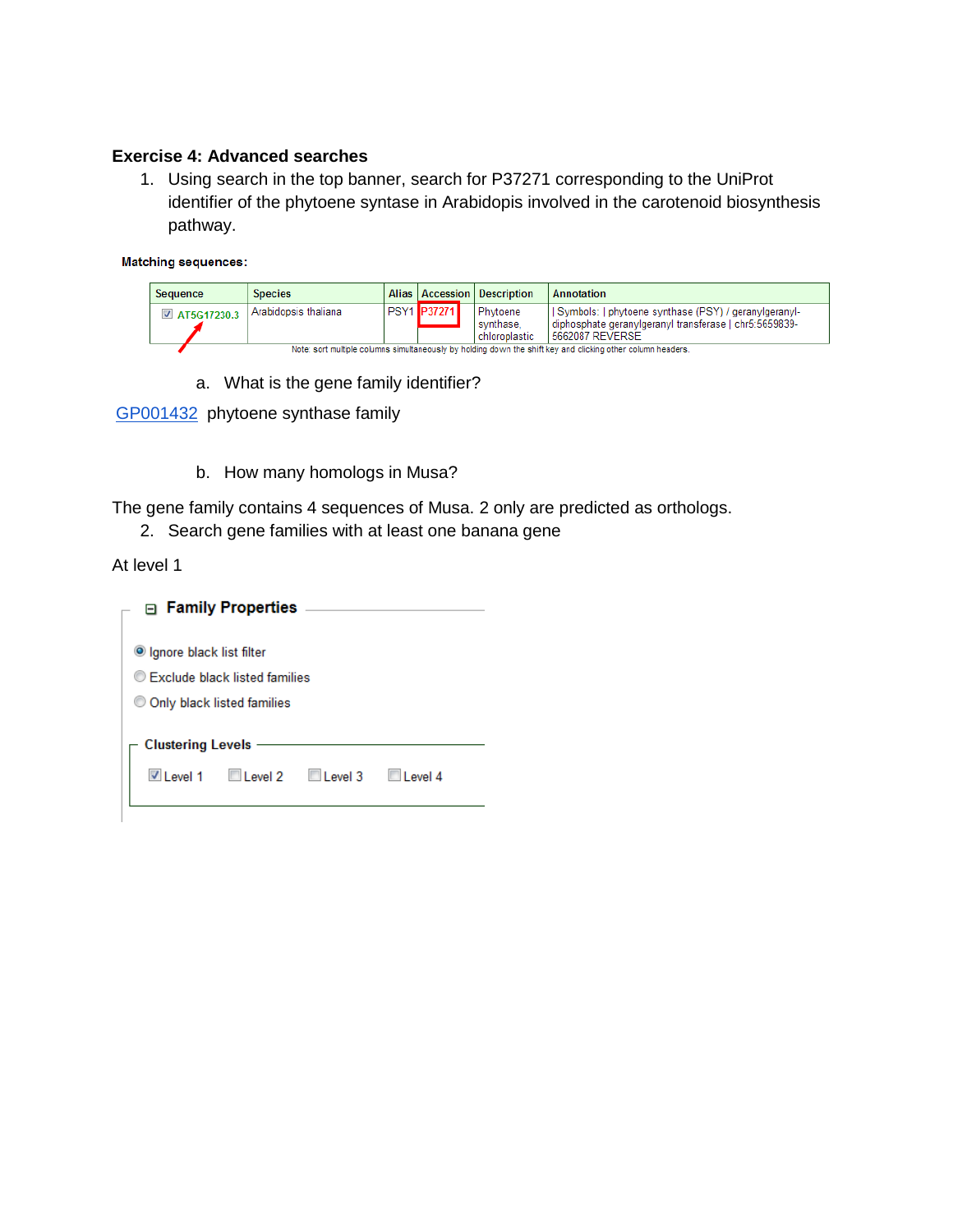| laxonomy                                |
|-----------------------------------------|
| Eukaryota                               |
|                                         |
| Cyanidioschyzon merolae                 |
| Viridiplantae                           |
| $\circ$ $\Box$<br>Chlorophyta           |
| Chlamydomonas reinhardtii               |
| Ostreococcus tauri                      |
| Embryophyta<br>$\circ$                  |
| Physcomitrella patens<br>$\blacksquare$ |
| Tracheophyta<br>$\blacksquare$          |
| Selaginella moellendorffii              |
| Magnoliophyta                           |
| $\Box$ commelinids                      |
| $\vee$ Musa acuminata                   |
| Phoenix dactylifera                     |
| Poaceae                                 |
| <b>BEP</b> clade                        |
| Oryza sativa                            |
|                                         |

| Number of clusters: 4686         |                               |                             |                    |               |  |
|----------------------------------|-------------------------------|-----------------------------|--------------------|---------------|--|
| <b>C</b> Family Id               | Θ<br><b>Family Name</b>       | Number of<br>Θ<br>sequences | Θ<br><b>Status</b> | Θ<br>Analyzes |  |
| <b>☑ GP000001</b>                | Unannotated cluster           | 5885                        | Ø                  | Not available |  |
| <b>■ GP000002</b>                | Unannotated cluster           | 9942                        | Ø                  | Not available |  |
| <b>▽ GP000003</b>                | Unannotated cluster           | 4662                        | 0                  | Not available |  |
| $\blacktriangledown$<br>GP000004 | Kinase and/or LRR superfamily | 6998                        | $\circledR$        | Not available |  |

3. Search gene families specific of the monocotyledons (commelinids)

and the control of the control of

#### □ Species/Phylum -

Plant-specific families

C Do not filter species/phylum

C Families must contain sequences from AT LEAST ONE of the selected species

© Families must contain sequences from ALL the selected species

· Families must be SPECIFIC to one of the selected species/phylum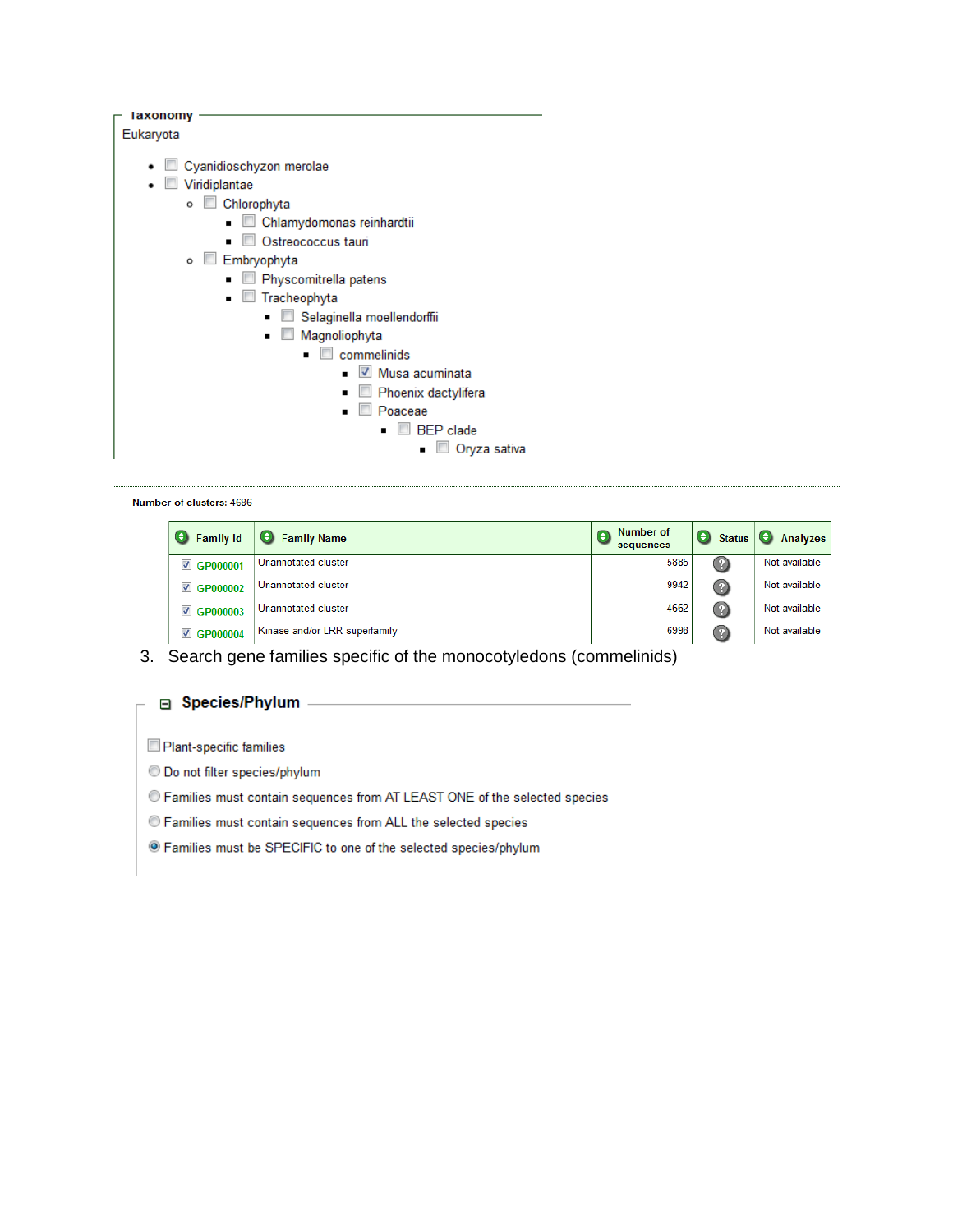- $\mathbf{r} = \mathbf{r}$  $\sqrt{ }$  commelinids
	- Musa acuminata
	- 2 Phoenix dactylifera
	- $\blacksquare$  Poaceae
		- $\blacksquare$  BEP clade
			- V Oryza sativa
			- Brachypodium distachyon
		- Andropogoneae  $\blacksquare$ 
			- V Zea mays
			- V Sorghum bicolor
- 4. Search gene families with with at least one banana gene and one rice gene



| Number of clusters: 3360         |                                         |                        |                    |               |
|----------------------------------|-----------------------------------------|------------------------|--------------------|---------------|
| Θ<br>Family Id                   | <b>C</b> Family Name                    | Number of<br>sequences | Θ<br><b>Status</b> | Θ<br>Analyzes |
| <b>■ GP000178</b>                | Unannotated cluster                     | 529                    | (?                 | Not available |
| <b>■ GP000352</b>                | Unannotated cluster                     | 332                    | $^{\circ}$         | ☑             |
| GP000566<br>$\blacktriangledown$ | F-box domain group                      | 240                    |                    | ☑             |
| GP000584<br>$\blacktriangledown$ | Expressed or hypothetical protein group | 235                    |                    | Iм            |

#### **Exercise 5: Application for RNAseq**

Let's say that you performed a run an illumina RNAseq for Musa acuminata cavendish cultivars (AAA). The resulting reads were mapped on the Musa acuminata DH Pahang genome and you obtained the following list of gene ids.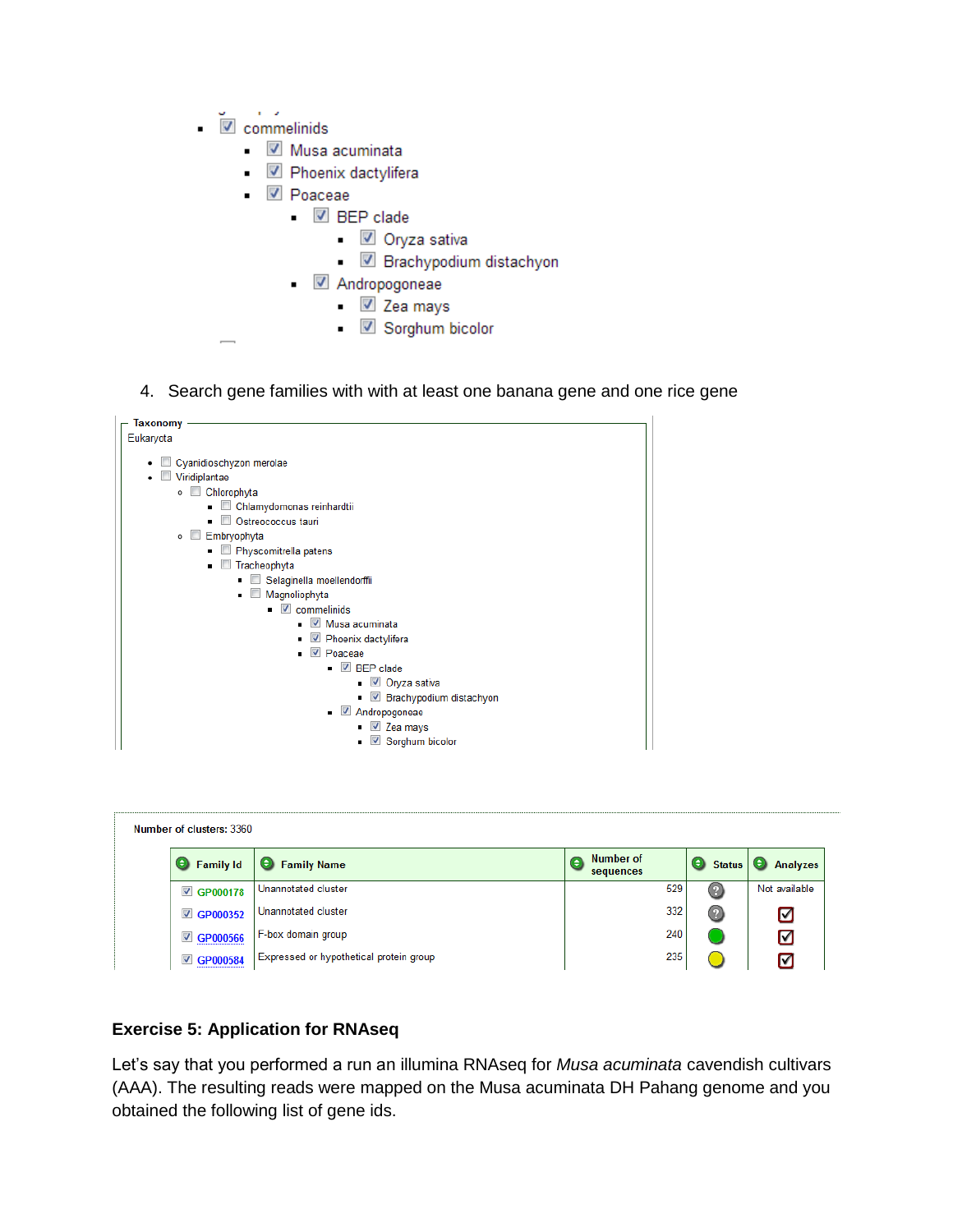| GSMUA_Achr10T18460_001        | GSMUA_Achr3T02890_001 |
|-------------------------------|-----------------------|
| GSMUA_Achr10T24860_001        | GSMUA_Achr3T26090_001 |
| GSMUA_Achr10T27580_001        | GSMUA_Achr3T28450_001 |
| GSMUA_Achr11T13360_001        | GSMUA_Achr3T30550_001 |
| GSMUA_Achr11T18690_001        | GSMUA_Achr3T32220_001 |
| GSMUA_Achr11T18740_001        | GSMUA_Achr4T02660_001 |
| GSMUA Achr11T22990 001        | GSMUA Achr4T02930 001 |
| GSMUA_Achr1T14320_001         | GSMUA_Achr4T10090_001 |
| GSMUA_Achr1T24730_001         | GSMUA_Achr6T15150_001 |
| GSMUA_Achr2T07990_001         | GSMUA_Achr6T22330_001 |
| GSMUA_Achr2T22340_001         | GSMUA_Achr6T27210_001 |
| GSMUA Achr3T01960 001         | GSMUA Achr7T11920 001 |
| GSMUA_Achr8T18780_001         | GSMUA Achr7T22540 001 |
| GSMUA_AchrUn_randomT02840_001 | GSMUA_Achr8T02150_001 |
|                               |                       |
|                               |                       |
|                               |                       |

1. Check their annotation and locations on the chromosomes using the Locus search on the Banana genome Hub

Copy and paste the sequences in this locus search <http://banana-genome.cirad.fr/advanced>

2. Check their Gene Family distribution using Toolbox 'sequence to families' on GreenPhyl

copy and paste sequence identifier

<http://www.greenphyl.org/cgi-bin/seq2families.cgi>

- a. explore some of the genes families
- b. what type of functional classes did you see?
- 3. Search for the ortholog genes in the other species using Toolbox 'Homolog sequences' on GreenPhyl

copy and paste sequence identifiers [http://www.greenphyl.org/cgi-bin/get\\_homologs.cgi](http://www.greenphyl.org/cgi-bin/get_homologs.cgi)

4. Export sequences at fasta format

copy and paste sequence identifiers [www.greenphyl.org/cgi-bin/export\\_sequences.cgi](http://www.greenphyl.org/cgi-bin/export_sequences.cgi)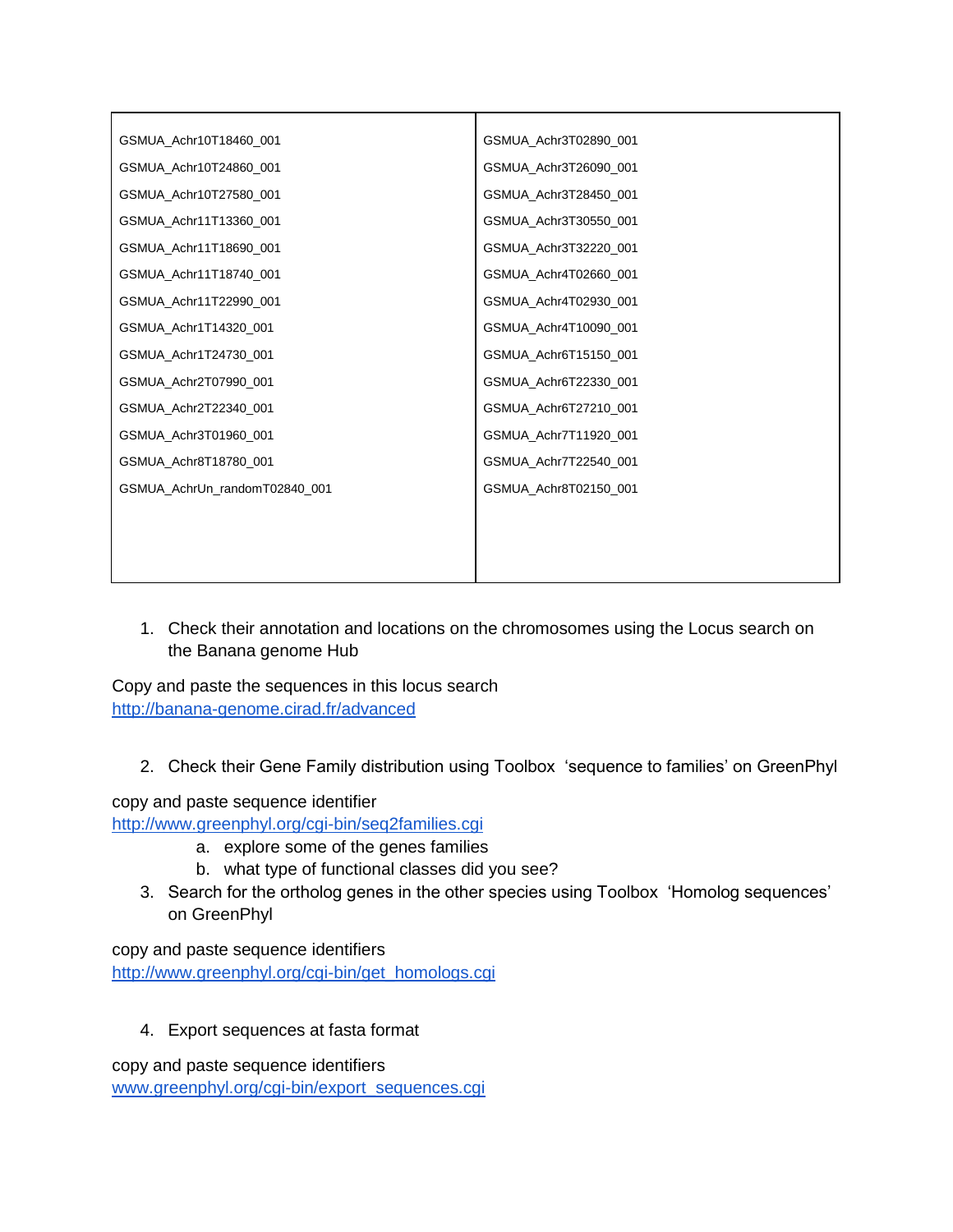## **Exercise 6: InterPro Domain Distribution (ipr2genomes)**

You want to identify the Jumonji transcription factor (TFs) in Plants. According to Lang et al, 2011, Jumonji are characterized by a combination of protein domains. All sequences must have the domains:

- JmjC [IPR003347](http://www.ebi.ac.uk/interpro/DisplayIproEntry?ac=IPR003347)
- JmjN [IPR003349](http://www.ebi.ac.uk/interpro/DisplayIproEntry?ac=IPR003349)

but should not contain:

- ARID IPR001606
- GATA IPR000679
- zf-C2H2 [IPR007087](http://www.ebi.ac.uk/interpro/DisplayIproEntry?ac=IPR007087)
- Alfin-like IPR021998
- 1. How many sequences have the JmjC domain? the JmjN domain? shared? [25,12,12]

Go to<http://www.greenphyl.org/cgi-bin/ipr2genomes.cgi>

Enter IPR003349,IPR003347,IPR003349+IPR003347

You will find 25,12 and 12 respectively.

|                            |                   | <b>InterPro Domain Distribution Results</b><br>IPR selection expression: IPR003349, IPR003347, IPR003349+IPR003347<br>without splice forms |                                         |
|----------------------------|-------------------|--------------------------------------------------------------------------------------------------------------------------------------------|-----------------------------------------|
|                            | <b>EIPR003347</b> | $\blacksquare$ IPR003349 + IPR003347                                                                                                       | [Excel CSV]<br>$\blacksquare$ IPR003349 |
| Cyanidioschyzon merolae    |                   |                                                                                                                                            |                                         |
| Chlamydomonas reinhardtii  | 14                |                                                                                                                                            |                                         |
| Ostreococcus tauri         | 18                |                                                                                                                                            |                                         |
| Physcomitrella patens      | 18                |                                                                                                                                            |                                         |
| Selaginella moellendorffii | 19                |                                                                                                                                            |                                         |
| Musa acuminata             | 25                | 12                                                                                                                                         | 12                                      |
| Phoenix dactylifera        | 23                | ь.                                                                                                                                         |                                         |
| Oryza sativa               | 20                |                                                                                                                                            |                                         |
| Brachypodium distachyon    | 23                |                                                                                                                                            |                                         |
| Zea mays                   | 26                | 12                                                                                                                                         | 13                                      |
| Sorghum bicolor            | 23                |                                                                                                                                            | 9                                       |
|                            | --                |                                                                                                                                            |                                         |

2. How many Jumonji sequences in Musa? IPR003349+IPR003347-IPR001606-IPR000679-IPR007087-IPR021998 The result is 8